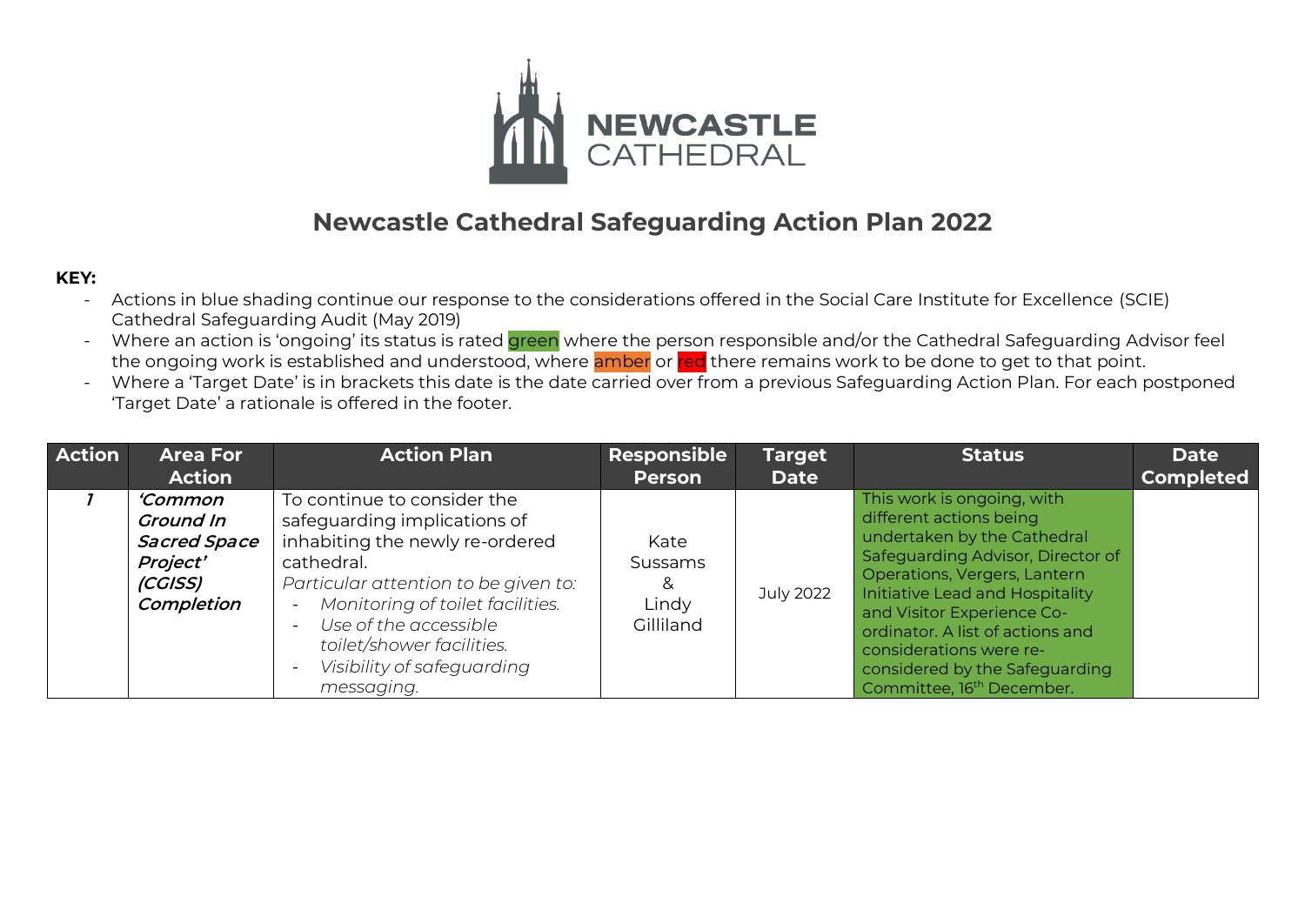| <b>Action</b>  | <b>Area For</b><br><b>Action</b> | <b>Action Plan</b>                                                                                                                                                                                                                                                        | <b>Responsible</b><br><b>Person</b> | <b>Target</b><br><b>Date</b>                                    | <b>Status</b>                                                                                                                                                                                                                                                                                                                                                                                                                                     | <b>Date</b><br><b>Completed</b> |
|----------------|----------------------------------|---------------------------------------------------------------------------------------------------------------------------------------------------------------------------------------------------------------------------------------------------------------------------|-------------------------------------|-----------------------------------------------------------------|---------------------------------------------------------------------------------------------------------------------------------------------------------------------------------------------------------------------------------------------------------------------------------------------------------------------------------------------------------------------------------------------------------------------------------------------------|---------------------------------|
| $\overline{2}$ | Volunteering                     | 2.1 To help Cathedral/Church<br>Officers and longstanding<br>'Cathedral' volunteers to feel<br>integrated with 'project' volunteers.                                                                                                                                      | Lucy Cooke                          | (December<br>$2021$ <sup><math>\prime</math></sup><br>June 2022 |                                                                                                                                                                                                                                                                                                                                                                                                                                                   |                                 |
|                |                                  | 2.2 To bring all cathedral volunteer<br>roles pre-existing the CGISS project<br>(e.g. Bellringers, Junior Church<br>Volunteers, Flower Arrangers) fully<br>under the remit of the Volunteer<br>Co-ordinator and into the Better<br>Impact Volunteer Management<br>System. | Lucy Cooke                          | October<br>2022                                                 |                                                                                                                                                                                                                                                                                                                                                                                                                                                   |                                 |
| $\overline{3}$ | Vulnerable<br><b>Adults</b>      | Developing a system whereby all<br>events and activities arising out of<br>the work of the Lantern Initiative<br>provide adequate pastoral support<br>for all involved (leaders and<br>participants alike).                                                               | Jon<br>Canessa                      | July<br>2022                                                    | A dedicated volunteer role has<br>been recruited to to provide this<br>support for the Lantern Singing<br>Group, and additional members<br>of staff are providing this at the<br>Cathedral's Recovery Church. In<br>addition, a 'Befrienders' role is<br>being created to help offer one-<br>to-one support for individuals<br>beyond group sessions and to<br>offer those who feel they might<br>benefit from mentoring in a<br>particular role. |                                 |
| $\overline{4}$ | Children                         | To review present safeguarding<br>practice in Junior Church and other<br>children's activities, and develop a<br>strategy for improvement.<br>(SCIE Audit Consideration 3.1.3.)                                                                                           | <b>Canon Peter</b><br>Dobson        | (July 2020) <sup>2</sup><br>September<br>2022                   | This process has been delayed<br>due to Junior Church not being<br>able to meet during COVID, a<br>wider review of provision for<br>children and young people is<br>ongoing.                                                                                                                                                                                                                                                                      |                                 |

 $^{\rm l}$  Due to the COVID pandemic volunteer recruitment was delayed and then slower than expected. This had to take priority over other tasks relating to volunteering in order to assure the safe opening of the cathedral. As at 2.2, not all volunteers come under the same system as yet and so these two tasks go hand in hand.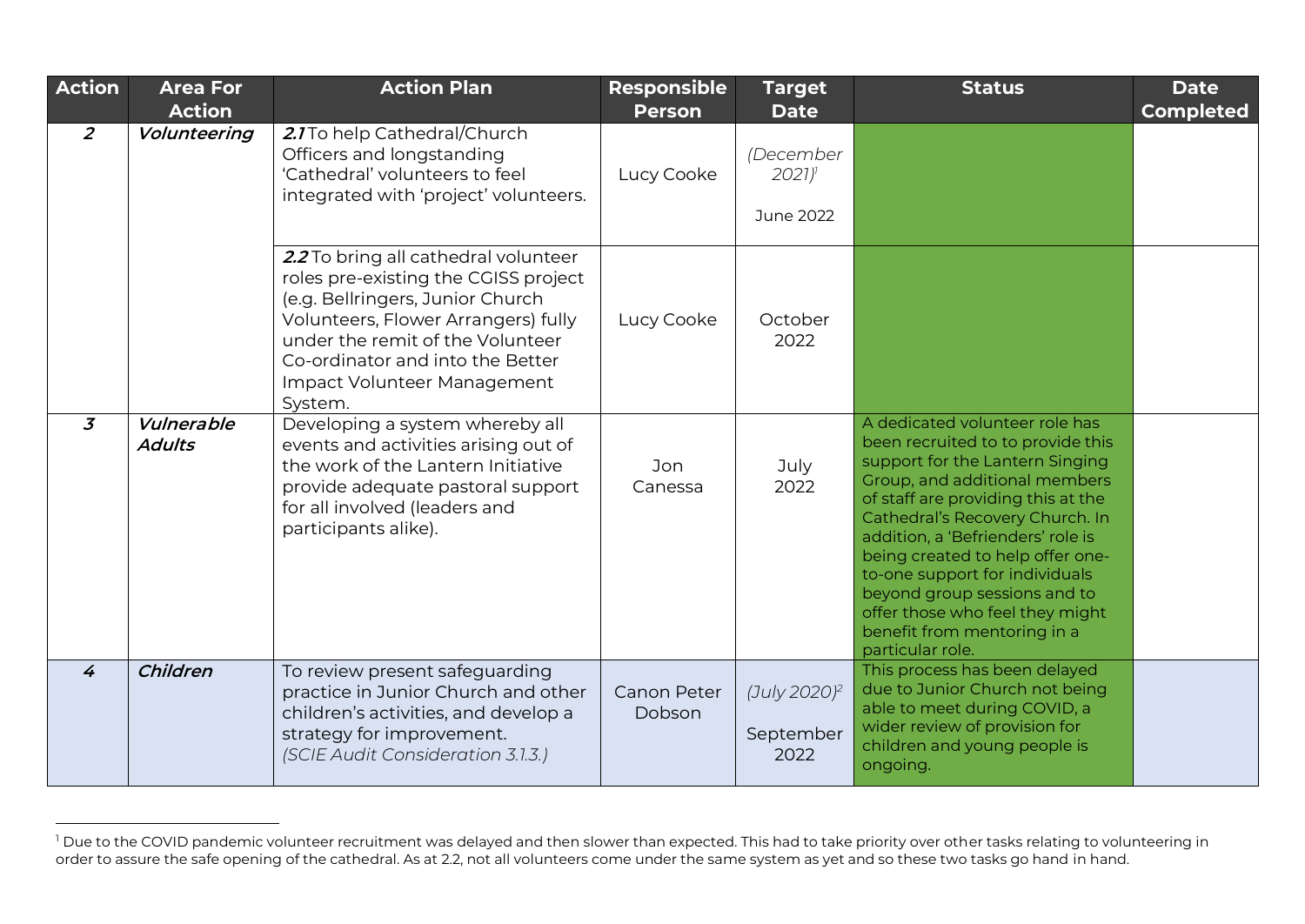| Action          | <b>Area For</b><br><b>Action</b>               | <b>Action Plan</b>                                                                                                                                                                                                                                | <b>Responsible</b><br><b>Person</b>               | <b>Target</b><br><b>Date</b> | <b>Status</b>                                                                                                                                                                                                                                     | <b>Date</b><br><b>Completed</b> |
|-----------------|------------------------------------------------|---------------------------------------------------------------------------------------------------------------------------------------------------------------------------------------------------------------------------------------------------|---------------------------------------------------|------------------------------|---------------------------------------------------------------------------------------------------------------------------------------------------------------------------------------------------------------------------------------------------|---------------------------------|
| $5\overline{5}$ | <b>Activities</b>                              | To renew risk assessments for all<br>activities involving children, young<br>people and vulnerable adults.                                                                                                                                        | Canon Peter<br>Dobson                             | September<br>2022            |                                                                                                                                                                                                                                                   |                                 |
| 6               | <b>Visiting</b><br>Groups and<br><b>Hirers</b> | 6.1 To assure that key safeguarding<br>messages are included in all<br>communication with visiting<br>groups and hirers.<br>(SCIE Audit Consideration 3.1.3.)                                                                                     | Kate<br>Sussams<br>8<br><b>Isabel Hunt</b>        | Ongoing                      | This has begun as new<br>documents and processes are<br>designed and implemented<br>following the re-opening of the<br>refurbished Nave and new<br>facilities.                                                                                    | N/A                             |
|                 |                                                | 6.2 To assure that the Cathedral<br>Safeguarding Policy and<br>Safeguarding Policy Statement are<br>sent with all booking forms and<br>that all hire agreements require<br>hirers to comply with the policy.<br>(SCIE Audit Consideration 3.1.2.) | Kate<br><b>Sussams</b><br>8<br><b>Isabel Hunt</b> | Ongoing                      | A new and more robust system is<br>being developed for the greater<br>number of bookings there will be<br>following the re-opening of the<br>refurbished Nave and new<br>facilities.                                                              | N/A                             |
| $\overline{z}$  | Safer<br>Recruitment                           | 7.1 To ensure implementation of the<br>amended Safer Recruitment Policy<br>(October 2021) following publication<br>of the Church of England's new<br>'Safer Recruitment and People<br>Management' Practice Guidance.                              | Canon Peter<br>Dobson                             | Ongoing                      |                                                                                                                                                                                                                                                   | N/A                             |
|                 |                                                | 7.2 To ensure implementation of<br>the amended Safer Recruitment<br>Policy (October 2021) across all<br>volunteer appointments.                                                                                                                   | Lucy Cooke                                        | Ongoing                      | The volunteer strategy and all<br>volunteer recruitment<br>information have been updated<br>to reflect changes to the most<br>recent version of the policy and<br>the national 'Safer Recruitment<br>and People Management'<br>Practice Guidance. | N/A                             |

 $^2$  Junior Church has not met since March 2020 initially due to the cathedral closure during lockdowns and lack of space/facilities during the cathedral refurbishment., and latterly the lack of volunteers to make meeting possible and safe.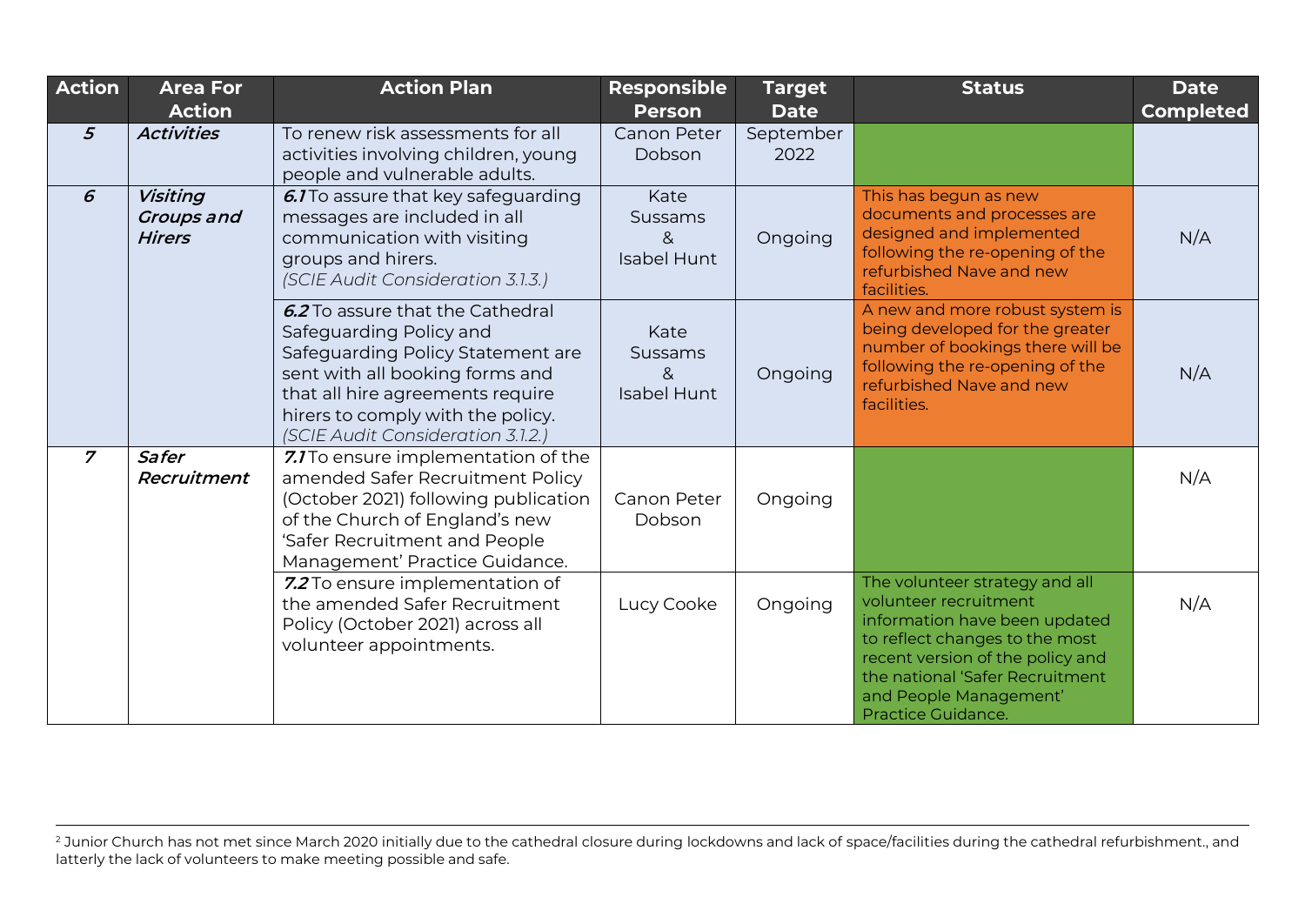| <b>Action</b> | <b>Area For</b><br><b>Action</b>            | <b>Action Plan</b>                                                                                                                                                                                                                                     | <b>Responsible</b><br><b>Person</b>      | <b>Target</b><br><b>Date</b>        | <b>Status</b>                                                                                                                                                                                                                                                                                                                                   | <b>Date</b><br><b>Completed</b> |
|---------------|---------------------------------------------|--------------------------------------------------------------------------------------------------------------------------------------------------------------------------------------------------------------------------------------------------------|------------------------------------------|-------------------------------------|-------------------------------------------------------------------------------------------------------------------------------------------------------------------------------------------------------------------------------------------------------------------------------------------------------------------------------------------------|---------------------------------|
|               |                                             | 7.3 To ensure implementation of<br>the amended Safer Recruitment<br>Policy (October 2021) across all<br>Cathedral/Church Officer<br>appointments.                                                                                                      | Canon Peter<br>Dobson                    | Ongoing                             |                                                                                                                                                                                                                                                                                                                                                 | N/A                             |
|               |                                             | 7.4 To bring all safer recruitment<br>and training files for all Cathedral<br>volunteers into to the same secure<br>digital location.                                                                                                                  | Canon Peter<br>Dobson<br>&<br>Lucy Cooke | (June 2021) $^3$<br>October<br>2022 | The migration of information has<br>begun but is still ongoing,<br>delayed by the priority having<br>been on recruiting a significant<br>number of new volunteers.                                                                                                                                                                              |                                 |
|               |                                             | 7.5 To review all Lay Clerk and<br>Choral Scholar roles, ensuring that<br>the Safer Recruitment Policy is<br>considered in the review, and all<br>Safer Recruitment procedures are<br>followed in their advertisement,<br>recruitment and appointment. | lan<br>Roberts                           | <b>June 2022</b>                    | The review is already underway<br>and progressing, working<br>together with the Cathedral's HR<br>consultants.                                                                                                                                                                                                                                  |                                 |
| $\mathcal{B}$ | Safeguarding<br>Learning and<br>Development | 8.1 To outline a safeguarding<br>learning and development strategy<br>that is Cathedral-wide. (SCIE Audit<br>Consideration 3.4)                                                                                                                        | Safeguarding<br>Committee                | (October<br>$2021)^4$<br>April 2022 | The SCIE Audit action plan<br>identified a need for this for<br>volunteers, and this is part of the<br>volunteer strategy (see Action<br>3.2), but the safeguarding<br>committee felt staff and Church<br>Officers should be included in<br>the same strategy as per the<br><b>SCIE Audit consideration. Work</b><br>has begun to produce this. |                                 |

<sup>&</sup>lt;sup>3</sup> Delayed due to priority being given to the recruitment of new volunteers to assure maximum coverage to respond to increased visitor numbers in the refurbished Cathedral.

<sup>4</sup> Changes to the Church of England's 'Safer Recruitment and People Management' Practice Guidance have necessitated some changes to the draft strategy.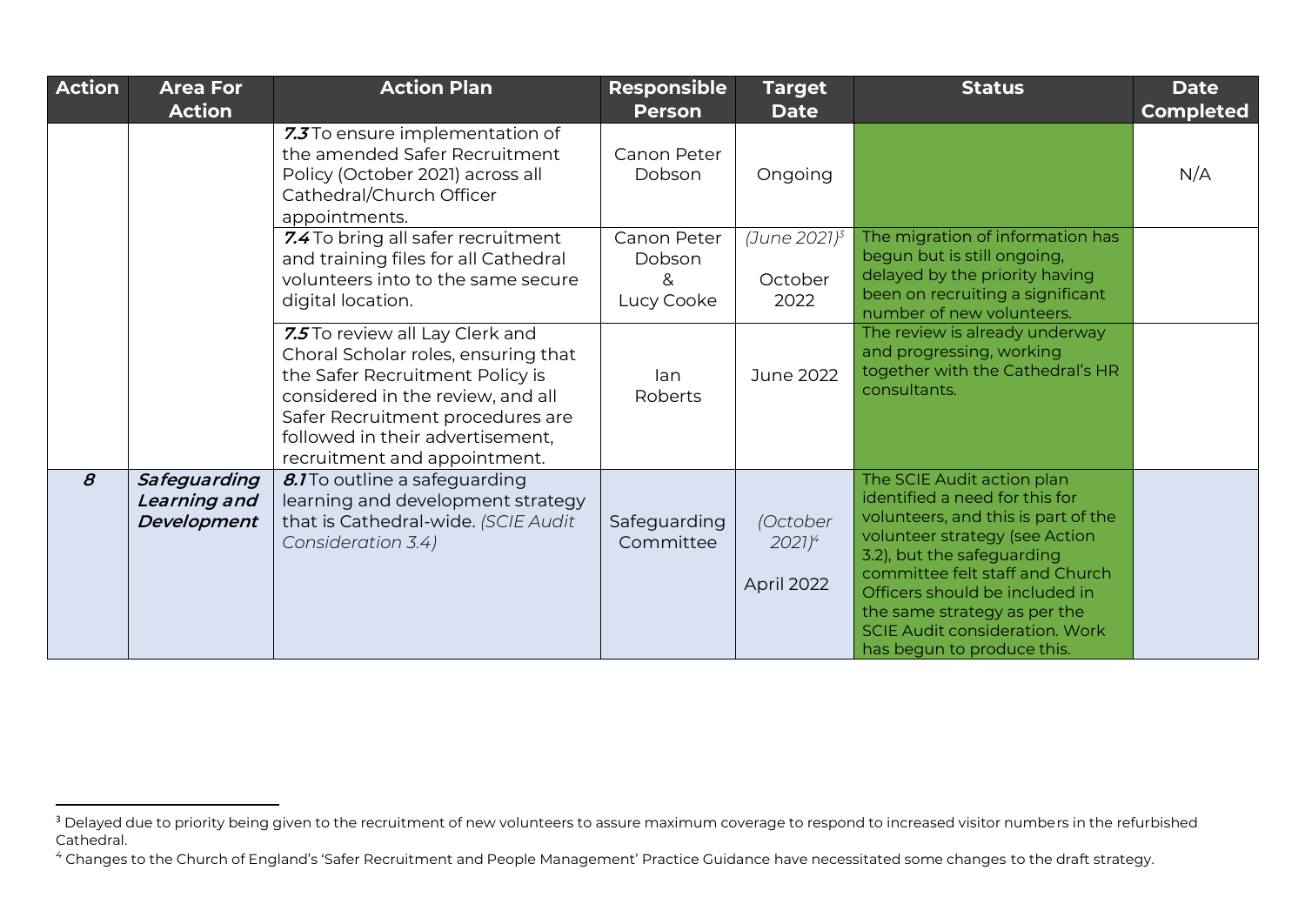| <b>Action</b>   | <b>Area For</b><br><b>Action</b>               | <b>Action Plan</b>                                                                                                                                                                                                          | <b>Responsible</b><br><b>Person</b>                     | <b>Target</b><br><b>Date</b>                | <b>Status</b>                                                                                                                                                                                                                                                                                               | <b>Date</b><br><b>Completed</b> |
|-----------------|------------------------------------------------|-----------------------------------------------------------------------------------------------------------------------------------------------------------------------------------------------------------------------------|---------------------------------------------------------|---------------------------------------------|-------------------------------------------------------------------------------------------------------------------------------------------------------------------------------------------------------------------------------------------------------------------------------------------------------------|---------------------------------|
|                 |                                                | 8.2 To move the paper-based<br>system for monitoring and<br>maintaining records of<br>safeguarding learning to a<br>digital/online system. (SCIE Audit<br>Consideration 3.4)                                                | <b>Canon Peter</b><br>Dobson<br>&<br><b>Isabel Hunt</b> | (September<br>$2021^{5}$<br>October<br>2022 | This was delayed in 2021 due to a<br>lack of capacity in the Cathedral<br>Office, the priority having been<br>given to opening safely to the<br>public following the late running<br>of the Capital works.<br>Nevertheless, the safe and timely<br>monitoring of records is ongoing.                        |                                 |
| $\mathfrak{g}$  | Policies,<br><b>Procedures</b><br>and Guidance | To ensure publication of and<br>induction into the new Staff<br>Handbook, reinforcing the message<br>that across the span of cathedral<br>life 'safeguarding is everybody's<br>business'.<br>(SCIE Audit Consideration 4.1) | Kate<br>Sussams                                         | April<br>2022                               | The new staff handbook is now<br>just awaiting one policy to be<br>agreed and will then be<br>complete and disseminated as a<br>whole. However, all policies are<br>being disseminated as and when<br>they are agreed and put into<br>place.                                                                |                                 |
| 10 <sup>°</sup> | Quality<br>Assurance                           | 10.1 To encourage the auditing of<br>the Parish Dashboard by members<br>of Chapter and the Safeguarding<br>Committee.                                                                                                       | Canon Peter<br>Dobson                                   | Ongoing                                     |                                                                                                                                                                                                                                                                                                             |                                 |
|                 |                                                | 10.2 To implement an Annual<br>Review of Safeguarding, reporting<br>on this to Chapter.                                                                                                                                     | Safeguarding<br>Committee                               | (April 2021) <sup>6</sup><br>April 2022     | It has been agreed that the<br><b>Assistant Diocesan Safeguarding</b><br>Advisor (ADSA) will undertake<br>this work in the first quarter of<br>each year beginning in 2022. The<br>ADSA now being on long-term<br>sickness leave, options for the<br>appointment of another reviewer<br>are being explored. |                                 |

<sup>&</sup>lt;sup>5</sup> This was delayed in 2021 due to a lack of capacity in the Cathedral Office, the priority having been given to opening safely to the public following the late running of the Capital works.

<sup>&</sup>lt;sup>6</sup> Following discussion at the Safeguarding Committee and then Chapter, it was agreed that the beginning of the annual audit process be postponed by a year, following this year's internal audit and actions identified around raising awareness of safeguarding and safeguarding messaging in different aspects of the Cathedral's life.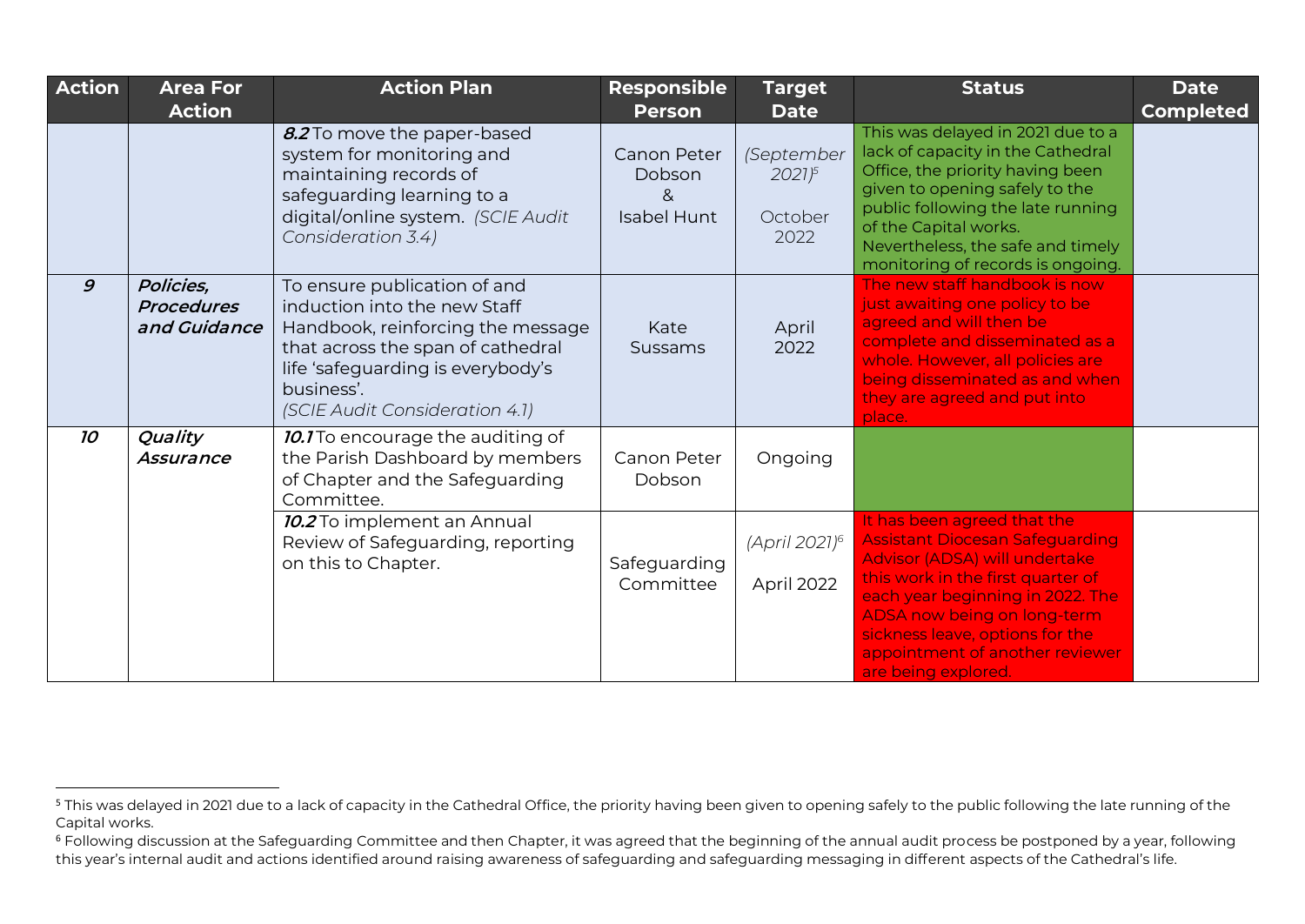| Action | <b>Area For</b><br><b>Action</b> | <b>Action Plan</b>                                                                                                                                                                                                                                                                                                                                                | <b>Responsible</b><br><b>Person</b>                     | <b>Target</b><br><b>Date</b> | <b>Status</b>                                                                                                                                                                                                                                                                                                                                                                  | <b>Date</b><br><b>Completed</b> |
|--------|----------------------------------|-------------------------------------------------------------------------------------------------------------------------------------------------------------------------------------------------------------------------------------------------------------------------------------------------------------------------------------------------------------------|---------------------------------------------------------|------------------------------|--------------------------------------------------------------------------------------------------------------------------------------------------------------------------------------------------------------------------------------------------------------------------------------------------------------------------------------------------------------------------------|---------------------------------|
| 11     | Safeguarding<br>Culture          | <b>11.1</b> Alongside the Diocesan<br>Safeguarding Advisor, to work with<br>survivors to explore different<br>methods of survivor engagement<br>and for creating spaces for<br>reflection for survivors and the<br>whole Church together.                                                                                                                         | Canon Peter<br>Dobson<br>&<br>Carol<br><b>Butler</b>    | Ongoing                      | The cathedral is working with<br>survivors to host a Survivors'<br>Event, 23rd June 2022. In addition<br>an exhibition of art work,<br>exploring the process of<br>recovering from church-related<br>sexual abuse, by a survivor, has<br>been in the Cathedral during<br>May, eliciting considerable<br>feedback and interest in<br>hosting/touring the material<br>elsewhere. |                                 |
|        |                                  | <b>11.2</b> To agree a year in advance how<br>national days of awareness will be<br>incorporated into services and<br>when, assuring that a diverse range<br>of issues are addressed relating to<br>safeguarding, extending support to<br>those who feel able to access it (e.g.<br>Services of Lament, White Ribbon<br>Day)<br>(SCIE Audit Consideration 5.5.4.) | Canon Peter<br>Dobson<br>8<br>Canon Clare<br>Maclaren   | November<br>2022             |                                                                                                                                                                                                                                                                                                                                                                                |                                 |
|        |                                  | <b>11.3</b> To produce and resource<br>displays relating to awareness days<br>throughout the year in the<br>Cathedral<br>(SCIE Audit Consideration 5.5.4.)                                                                                                                                                                                                        | Safeguarding<br>Committee                               | Ongoing                      | Cathedral Churchwardens have<br>been invited to work with<br>members of the committee on<br>this.                                                                                                                                                                                                                                                                              |                                 |
|        |                                  | <b>11.4</b> To include short safeguarding<br>messages in the weekly service or<br>notice sheet, targeted at awareness<br>days and/or when issues have been<br>raised in the news.<br>(SCIE Audit Consideration 5.5.4.)                                                                                                                                            | Canon Peter<br>Dobson<br>8<br>Safeguarding<br>Committee | Ongoing                      |                                                                                                                                                                                                                                                                                                                                                                                |                                 |